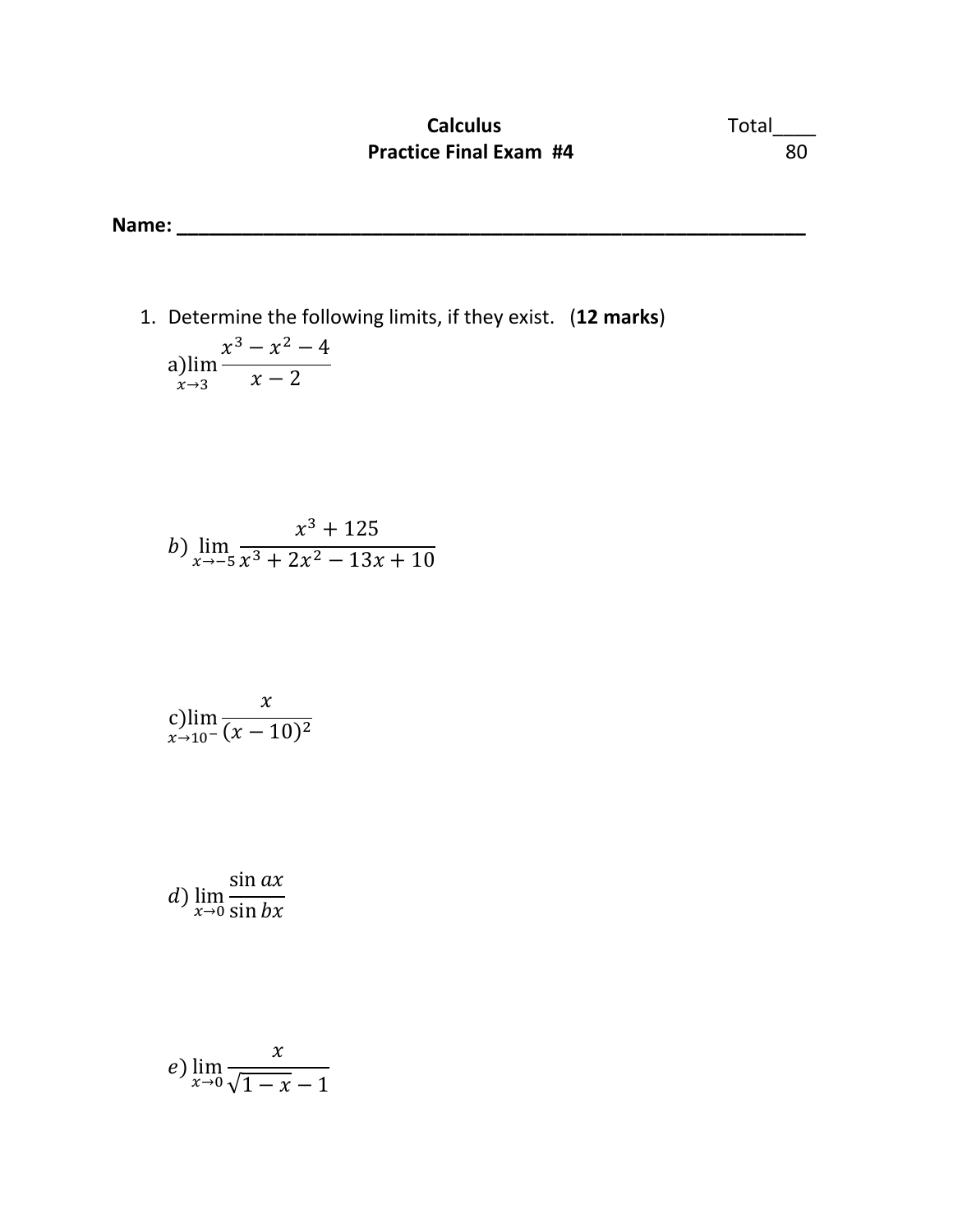$$
f)
$$
  $\lim_{x \to -\infty} \frac{2x^2 + 5x + 2}{x^2 + x}$ 

2. Determine the derivative of the following functions. Do Not simplify your answers. (20 marks) a)  $f(x) = (3 - 2x)^2$ 

b) 
$$
y = 15x^3 - 3x^2 + 7x - 10
$$

c) 
$$
f(x) = \sqrt{x^4 - 2x + 1}
$$
<sup>7</sup>

d) 
$$
y = \frac{2x-1}{x^2-5}
$$

e) 
$$
f(x) = (2x^3 + x)^4(4 - x)
$$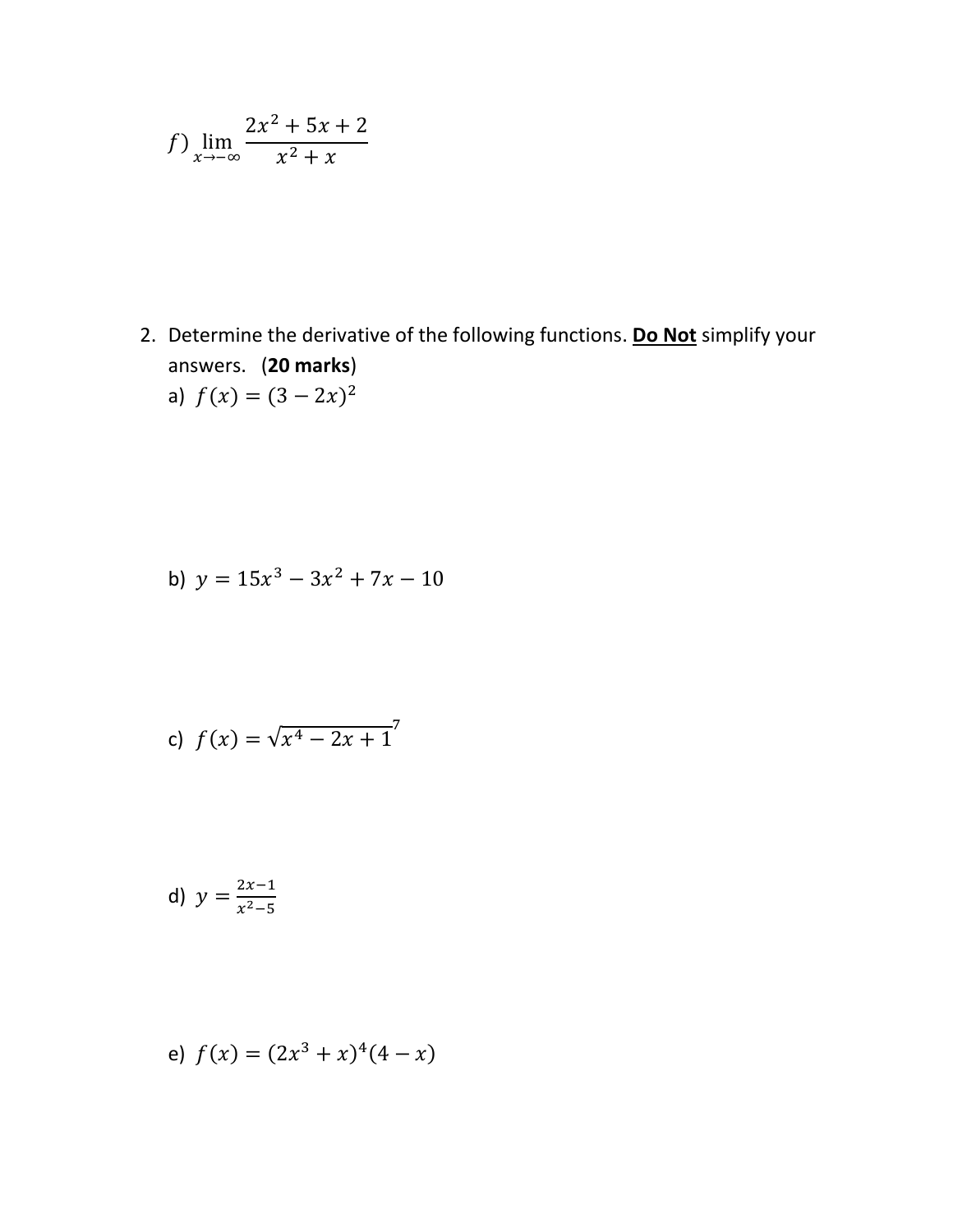f) 
$$
y = -\cos x^2
$$

g) 
$$
f(x) = e^{\frac{-x}{4}}
$$

h) 
$$
y = ln(x^2)
$$

i) 
$$
f(x) = \sin x - x \cos x
$$

j) 
$$
y = e^{\tan^{-1}x}
$$

3. Determine 
$$
\frac{dy}{dx}
$$
 for  $3xy = x^3 + y^3$  (3 marks)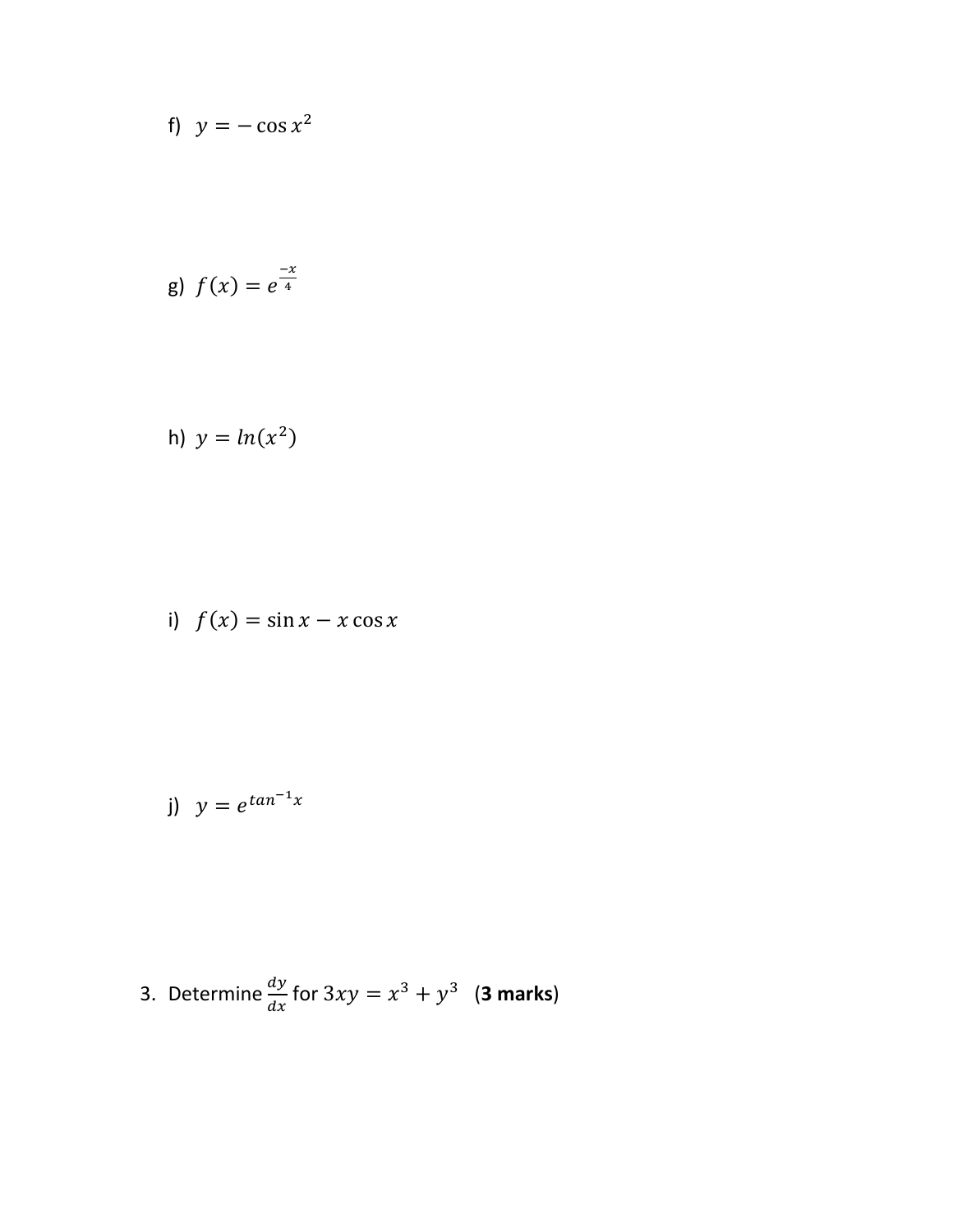4. Using the first derivative test, find the open intervals on which  $f(x)$  is increasing or decreasing. Find the coordinates of any local extrema.  $f(x) = 2x^3 - 3x^2 - 36x + 62$  (6 marks)

5. Find the open intervals on which  $f(x)$  is concave up or concave down. Find the coordinates of any inflection points  $f(x) = x^4 - 2x^3 + x - 2$  (5 marks)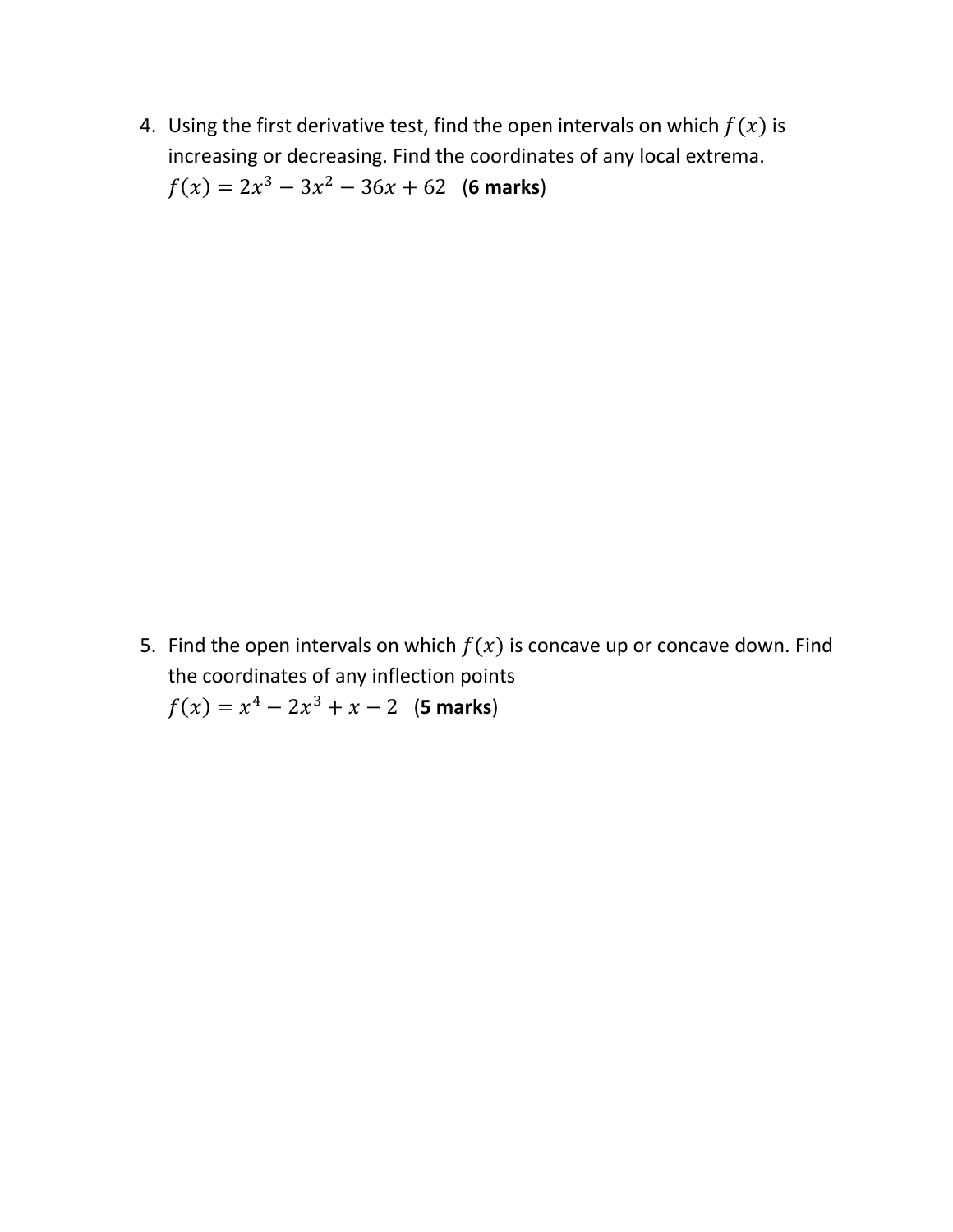6. Determine the equations of all vertical and horizontal asymptotes of

$$
f(x) = \frac{2x^2}{x^2 + 3x - 4}
$$
 (3 marks)

- 7. Solve any **three** of the following five problems (**15 marks**)
	- a) A ball is thrown upward from the upper deck of the CN Tower, 450m above the ground. The distance, in metres, of the ball above the ground level after t seconds is:

 $h = 450 + 10t - 5t^2, t \ge 0.$ 

i) Find the initial velocity of the ball.

ii)Find how long it takes for the stone to hit the ground.

b) A stone is dropped into a lake, creating a circular ripple that travels outward at a speed of  $25cm/sec$ . Find the rate at which the area of the circle is increasesing after 4 seconds.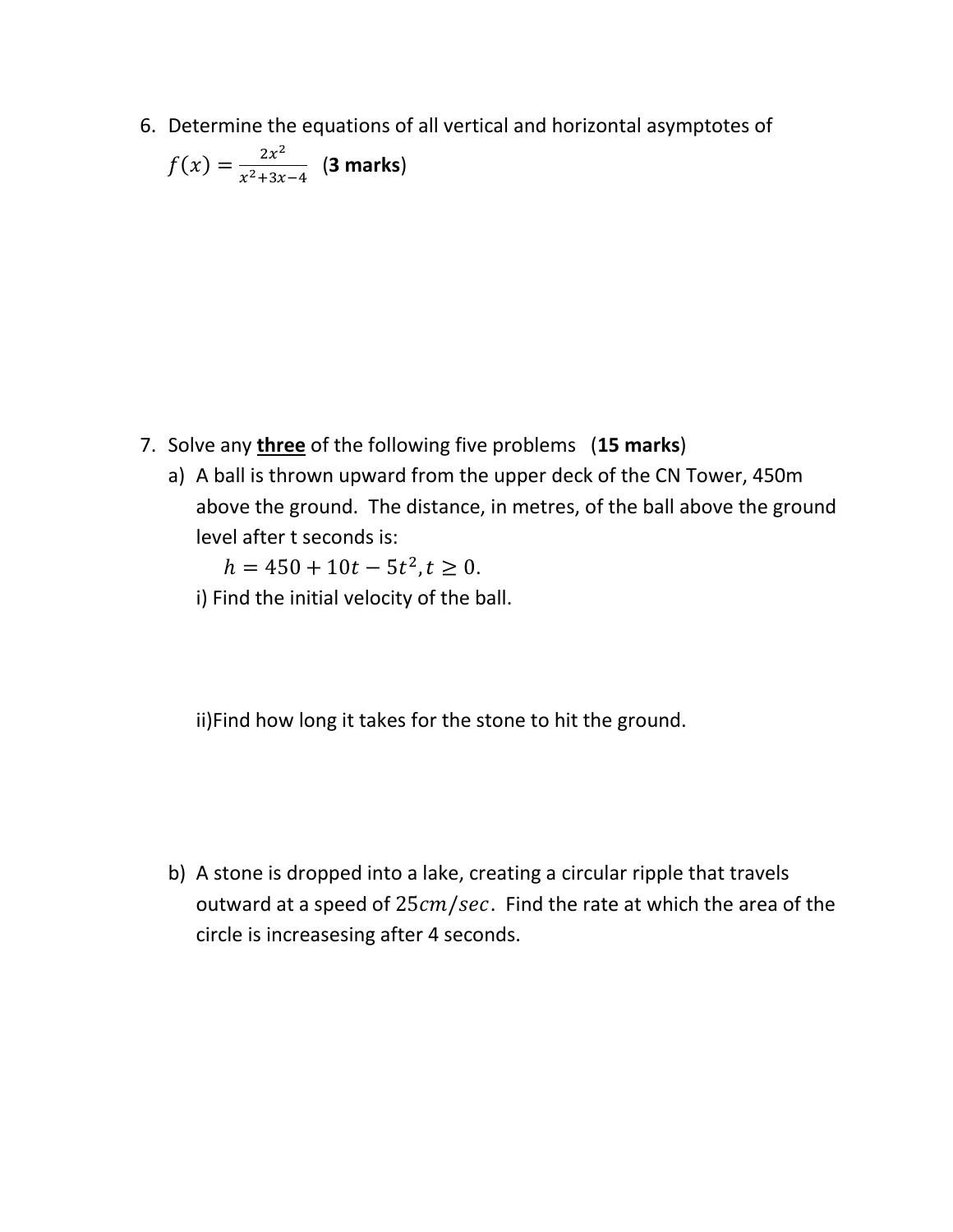c) A chocolate manufacturer uses an equilateral triangular prism package. What dimensions of the package will use the minimum amount of materials to contain  $300 \text{cm}^3$  of chocolate?



d) The holding area of a country fair is made up of 12 identical pens in a three by four grid. If 100m of fencing is available, what dimensions of each pen will maximize the total holding area.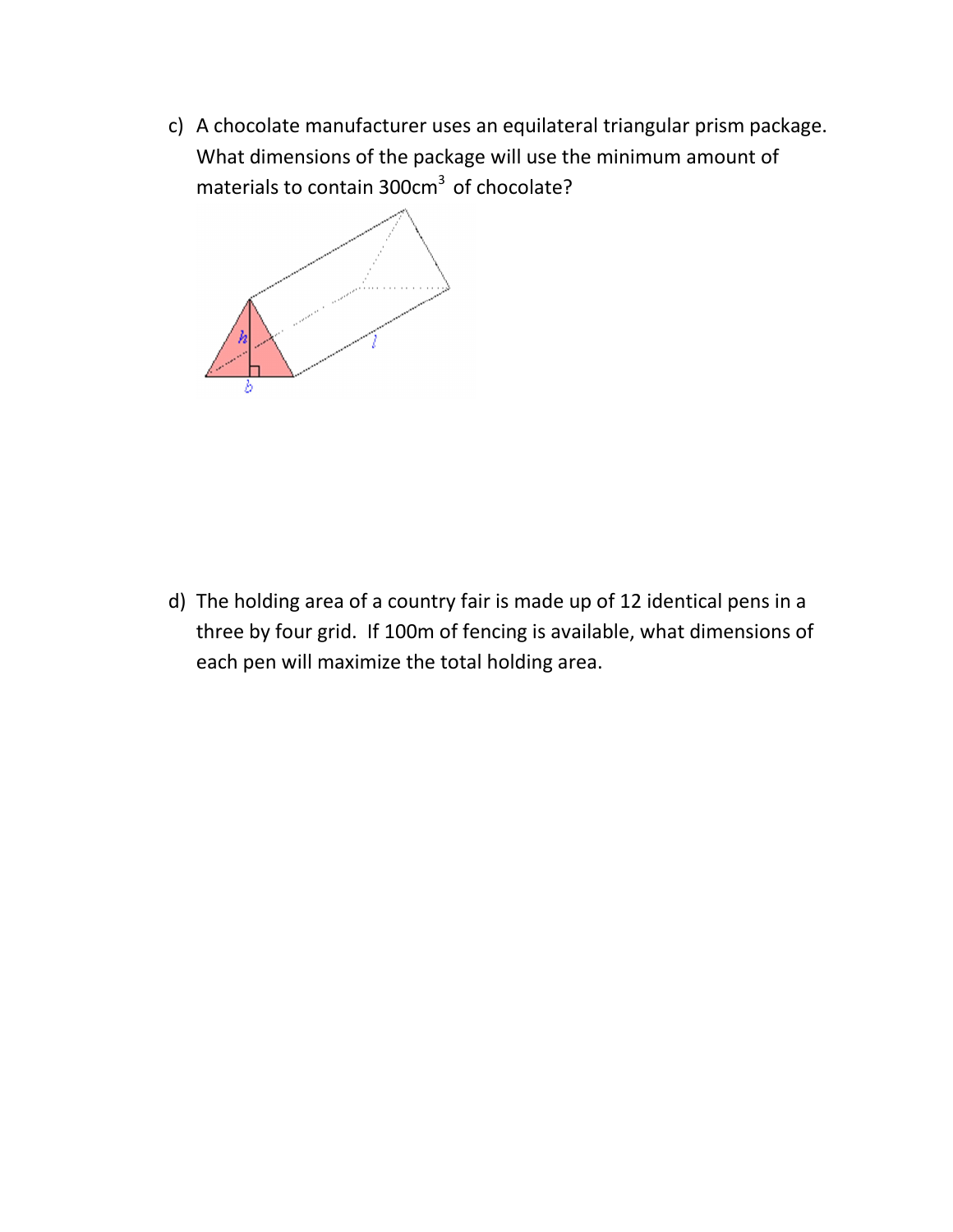e) A 24ft ladder leans against a high wall. If the foot of the ladder is pulled away from the base of the wall at a rate of 6ft/sec. How fast is the top moving when the foot is 8ft from the base of the wall?

8. Determine the following indefinite integrals by sight **(6 marks)** a)  $\int (4x^3 - 11) dx$ 

b) 
$$
\int \left(\frac{-3}{x} + \frac{5}{x^2}\right) dx
$$

c)  $\int (-3 \cos 5x + 8 \sin x) dx$